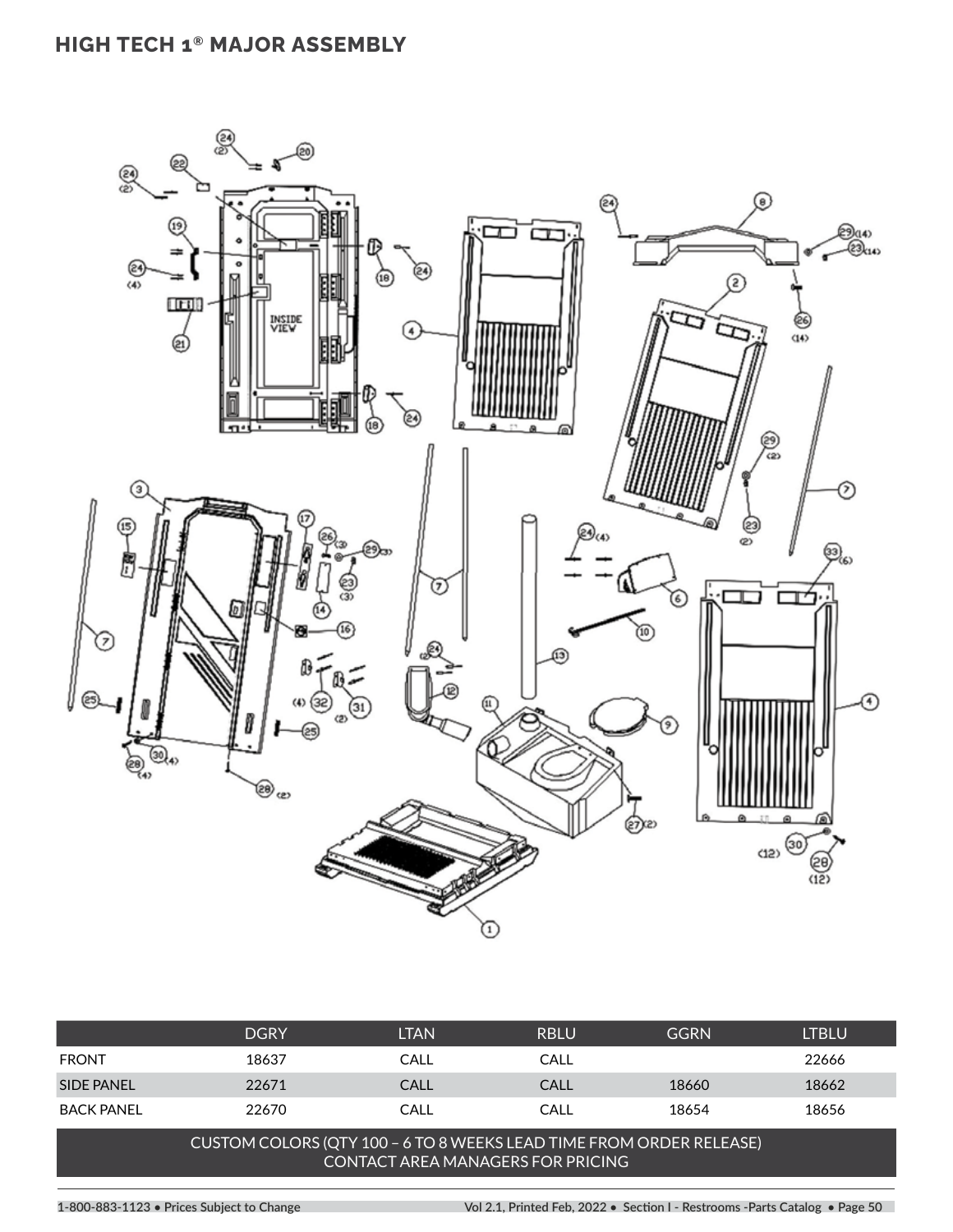## **HIGH TECH 1® MAJOR ASSEMBLY**

| <b>REV G</b><br><b>ITEM#</b> | PART#            | QPU            | <b>DESCRIPTION</b>                                                   | <b>PRICE</b><br><b>EACH</b> |
|------------------------------|------------------|----------------|----------------------------------------------------------------------|-----------------------------|
| $\mathbf{1}$                 | 18615            | 1              | <b>BASE-TRS/HT ROTOMOLD</b>                                          |                             |
| $2***$                       | <b>SEE CHART</b> | $\mathbf{1}$   | <b>PANEL-HIGH TECH BACK</b>                                          |                             |
| 3                            | <b>SEE CHART</b> | $\mathbf{1}$   | FRONT ASSY-HIGH TECH DGRY                                            |                             |
| $4***$                       | <b>SEE CHART</b> | 2              | <b>PANEL-HIGH TECH SIDE</b>                                          |                             |
| 5                            | 18649            | 1              | <b>HDWE-HIGH TECH</b>                                                |                             |
| 6                            | 22209            | $\mathbf{1}$   | HOOD-PAPERGUARD 3 ROLL                                               |                             |
|                              | 22337            | 1              | KIT-PAPERGRD 3 ROLL PUSH CAP                                         |                             |
|                              | 22335            | $\mathbf{1}$   | KIT-PAPERGRD 3 ROLL POP RVT                                          |                             |
| 7                            | 18681            | 4              | <b>ROD-FIBERGLASS 72</b>                                             |                             |
| 8                            | 18682            | $\mathbf{1}$   | ROOF-HT1                                                             |                             |
| 9                            | 18757            | 1              | SEAT-ELONG TRS/HT/WC GREY                                            |                             |
|                              | 19196            | $\mathbf{1}$   | KIT-T/SEAT 2-1/2 BOLT/NUT SET                                        |                             |
| 10                           | 22310            | 1              | SPINDLE-PRGRD II 3 ROLL META                                         |                             |
| 11                           | 18698            | $\mathbf{1}$   | TANK-TRS/HT 80 GAL                                                   |                             |
| 12                           | 18700            | 1              | URINAL-TRS/HTW/TUBE                                                  |                             |
|                              | 18856            | $\mathbf{1}$   | TUBE-TRS/HT URINAL                                                   |                             |
|                              | 18768            | 1              | PLUG- URINAL HOLE SYNERGY TANK                                       |                             |
| 13                           | 18759            | $\mathbf{1}$   | VENT PIPE-SYN 4X60 GREY                                              |                             |
| 14                           | 18720            | 1              | <b>DECAL-HIGH TECH</b>                                               |                             |
| 15                           | 18716            | $\mathbf{1}$   | <b>DECAL-NO SMOKING</b>                                              |                             |
| 16                           | 18707            | 2              | <b>GUIDE-HT DOOR SPRING</b>                                          |                             |
| 17                           | 18708            | $\mathbf{1}$   | <b>HANDLE-PLASTIC LUGGAGE</b>                                        |                             |
| 18                           | 18712            | 1              | <b>HOOK-BLACK PLASTIC COAT</b>                                       |                             |
| 19                           | 18711            | $\mathbf{1}$   | LATCH- SLIDE W/ENG LABEL (OLD TAURUS)                                |                             |
| 20                           | 18710            | $\mathbf{1}$   | MIRROR-3X5PLASTIC                                                    |                             |
| 21                           | 13128            | 16             | <b>NUT-1/4-20 NYLOC</b>                                              |                             |
| 22                           | 18755            | 17             | RIVET-AVDEL SILVER LONG                                              |                             |
| 23                           | 18713            | 2              | SCREEN- 5-7/16 X 1-3/16 HT (new)                                     |                             |
| 24                           | 18705            | 14             | SCREW-1/4-20 X3/4 TRUSS STNLS                                        |                             |
| 25                           | 18718            | $\overline{2}$ | SCREW-1/4-20 X 1 TRUSS HEAD                                          |                             |
| 26                           | 13860            | 18             | SCREW-#14 X 1-1/2 W/WSH GOLD                                         |                             |
| 27                           | 12382            | 16             | WASHER-1/4 FLAT STNLS                                                |                             |
| 28                           | 11368            | 16             | WASHER-5/16 FLAT STNLS                                               |                             |
| 29                           | 22590            | $\overline{2}$ | <b>HASP-HIGH TECH EXTENDED</b>                                       |                             |
| 30                           | 17436            | 4              | RIVET-AVDEL SILVER                                                   |                             |
| 31                           | 18849            | 6              | <b>SCREEN HT 12.3 X 3.3</b>                                          |                             |
|                              | 18686            | 1              | <b>INSTRUCTIONS- HIGH TECH (SEE WEBSITE)</b>                         |                             |
|                              |                  |                | * Only sold in multiples of 100<br>*Limited Quanities - Please Call* |                             |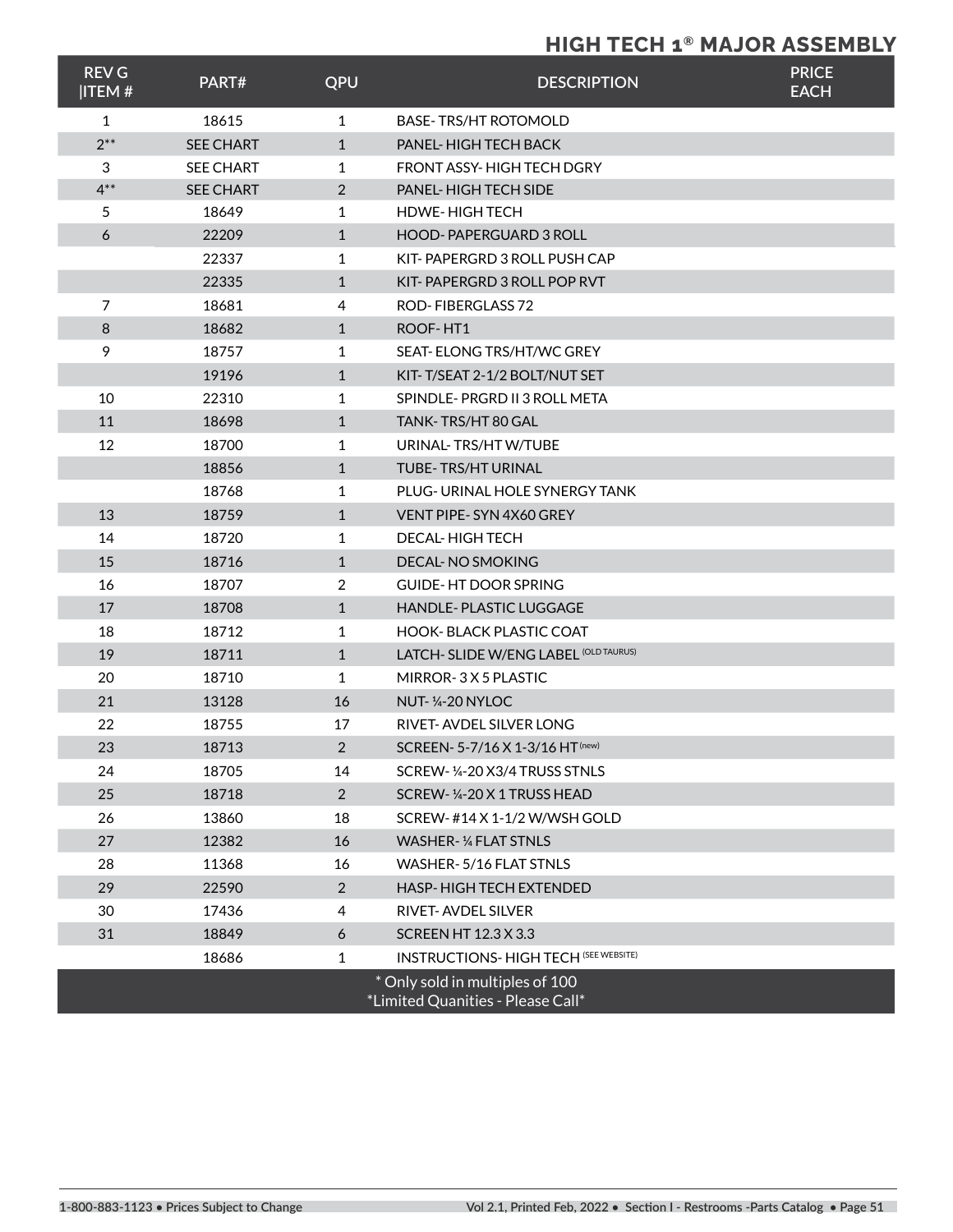